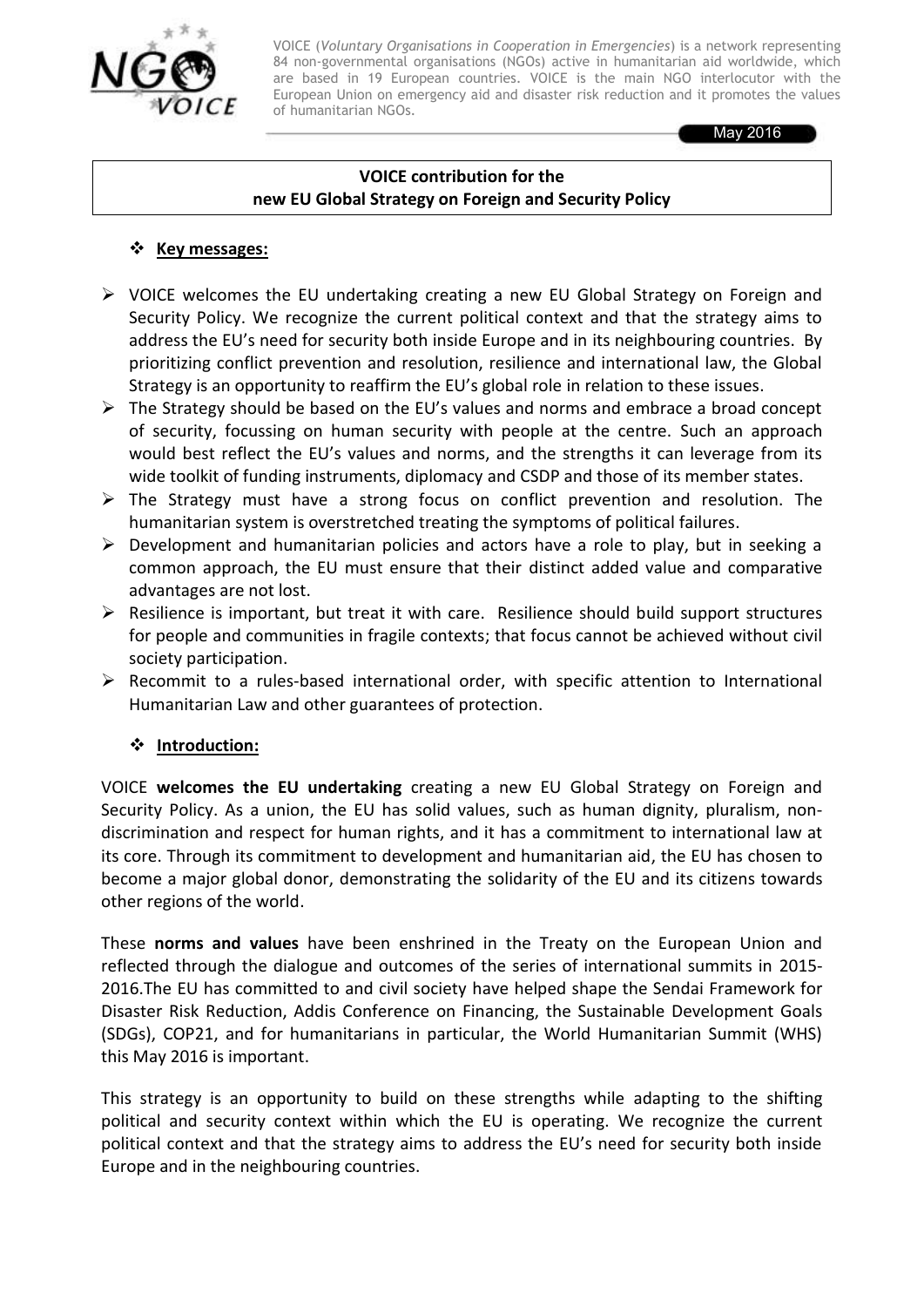## **Putting people at the centre - different concepts of security:**

Security can be conceptualized in many ways. There is often a narrow focus on State and physical security, whereas everyone, in Europe and abroad, would be best served by a vision for the upcoming Global Strategy that focused on **human security, and putting people first**. Human security includes people-centred, multi-sectoral, comprehensive, context-specific and prevention-oriented approaches. This best leverages the EU's strengths, values and reputation, including as a global donor committed to the humanitarian principles, and is in line with the Sustainable Development Goals commitment to leave no one behind.

A multi-disciplinary approach is needed and a focus on human security helps to identify which exact tools and approaches are required to ensure people's protection, assistance, rights and development in the short and in the long term. This includes using development cooperation to eradicate poverty, and humanitarian action to provide assistance and protection to reduce human suffering. Beyond encompassing various EU instruments, a human security-centred approach will also make clear the strengths that Member States have to bring to the mix, ensuring the Global Strategy's impact becomes bigger than what the sum of its parts could achieve.

# **Conflicts and crises:**

Political leadership and the political will to end conflicts by identifying political solutions, alongside the strengthening of conflict prevention and peacebuilding efforts at community and civil society level are urgently needed. The EU Council conclusions for the World Humanitarian Summit state that conflict prevention and resolution are primary objectives of EU external action. The Global Strategy would be strengthened by reflecting the following issues raised in the conclusions:

- The need for a renewed **political commitment** to tackling and **resolving conflict** and building peace,
- The need for **community resilience** addressing the root causes of crisis and vulnerability as well as securing sustainable development outcomes for all,
- All of the above must be underpinned by a renewed **commitment to International**   $\bullet$ **Humanitarian Law**, refugee law and human rights law.

As first responders in humanitarian crises, VOICE members, and European humanitarian NGOs, recognise and experience the increasingly complex political and fragile environments in which humanitarian action takes place. Actors in today's conflicts too often target civilians and humanitarian workers. **Constant violations of international humanitarian law (IHL) and impunity for those violations are unacceptable** and have to end. Humanitarian NGOs are on the frontline across the world bringing relief to people in times of crisis, and now even in the EU, as people escaping conflicts and crises arrive on the shores of Europe.

Humanitarian workers have increasingly been paying the price of this global insecurity with their lives as they try to access and support crisis affected people. Extremist violence – by a growing number of state and non-state actors, which affects civilians everywhere - also shrinks the space for humanitarian workers to provide assistance and protection to those in greatest need. **Without security, access to the people most at risk of being left behind in conflict settings is limited**, and effective outcomes of either humanitarian and development work are less likely.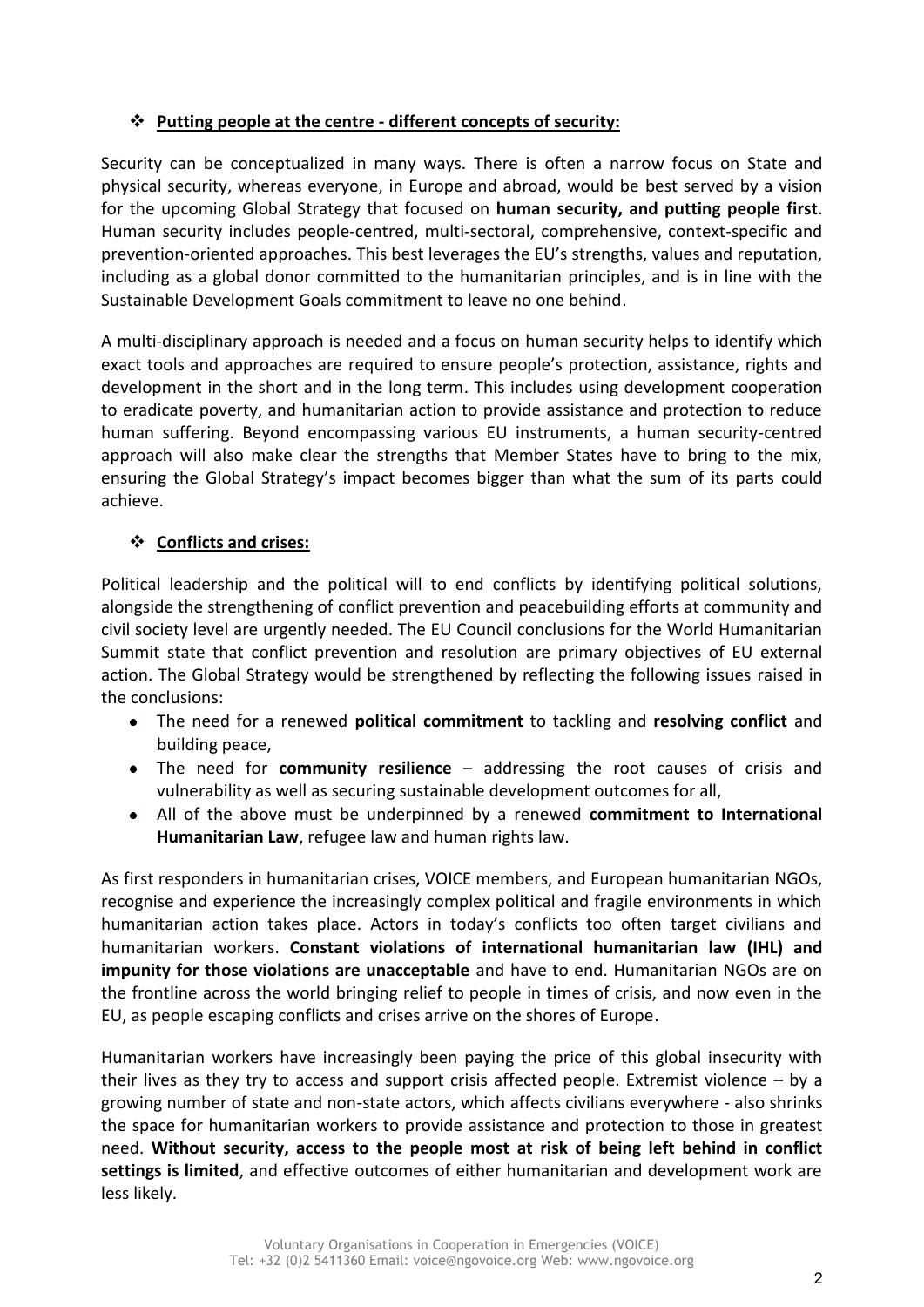Therefore, we welcome a focus on conflicts and crises and an EU investment in peacebuilding in the Strategy. The humanitarian community has been more or less unanimous in highlighting the prevalence and complexity of conflicts as a key challenge. The bulk of humanitarian assistance is provided in fragile and conflict affected countries, and much of it has become longer term assistance in response to protracted crises. It is becoming increasingly difficult for the international community to support international, regional, national, and local initiatives to meet the needs of people. The humanitarian system is overstretched in treating the symptoms of political failures. Reducing needs and vulnerabilities by making a commitment to preventing and resolving conflict and investing in peacebuilding in the long-term have also been identified by the UN Secretary General as a priority outcome for the upcoming World Humanitarian Summit and confirmed by the Council in the recent Council conclusions. **Without resolving conflict, reducing needs is impossible**.

The experience of humanitarians is that each crisis is different. At EU institutional level, the EU has recognised this and in its methodology for addressing external conflicts and crises, the 'EU Comprehensive Approach', has built on the diverse instruments and resources at its disposal to have a case-by-case response that is built on common analysis. The Comprehensive Approach foresees humanitarians being able to contribute their specific expertise from the field on risks and vulnerabilities, and allows for each institutional actor and its partners to then respond to crises in accordance with their distinct mandate, role and added value. Throughout the cycle of conflict, from prevention to resolution, acting from the **community level to the international level, taking a case by case and context-based approach**, being as local as possible and as global as necessary, all strengthen the response to people's security, basic needs, resilience and development. This cannot be achieved without the strong involvement of civil society.

In the original documents launching the debate on this EU strategy review, development and humanitarian aid appeared to be understood as synonyms, missing that both have different objectives, methodologies and tools suited to the achievement of their specific objectives. **Humanitarian aid's objectives are saving people's lives and addressing their immediate basic needs.** Development aid's primary objective remains contributing to the reduction of global poverty. Conflating development and humanitarian, risks missing out on the achievement of their distinct objectives.

The EU's humanitarian aid has the strength of being needs-based and delivered according to humanitarian principles. As a reflection of the Lisbon Treaty's recognition of this, the EEAS and Member States ensure that the European Consensus on Humanitarian Aid, which states that the EU's humanitarian aid is not a crisis management tool, is respected. The Global Strategy should reaffirm this approach. Experience from the field is that humanitarians can best contribute to people's protection, basic needs and their human security by remaining distinct and clearly distinguishable from the EU's political foreign policy interests. By respecting the **complementarities of roles, mandates and expertise of instruments**, their distinct objectives can be retained and attained.

For example, humanitarians and the military have developed guidelines which reaffirm their distinct roles but allow for co-operation in response to disasters. For the purposes of developing foreign policy, coordination with humanitarians should be sought but should not be understood as meaning the integration of humanitarian aid and humanitarian partners into foreign policy and crisis management response.